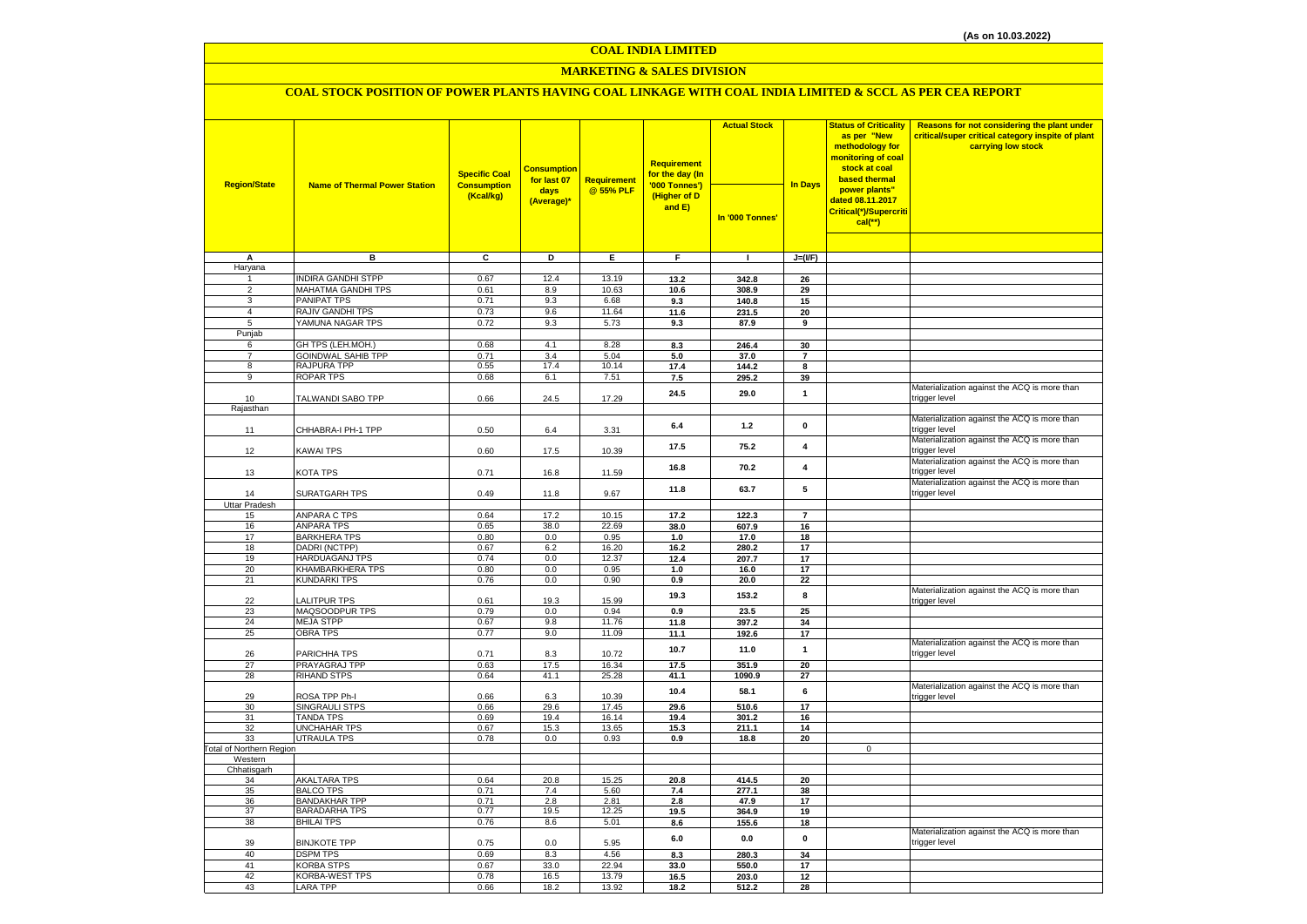### **COAL INDIA LIMITED**

### **MARKETING & SALES DIVISION**

# **COAL STOCK POSITION OF POWER PLANTS HAVING COAL LINKAGE WITH COAL INDIA LIMITED & SCCL AS PER CEA REPORT**

| <b>Region/State</b>                        | <b>Name of Thermal Power Station</b>            | <b>Specific Coal</b><br><b>Consumption</b><br>(Kcal/kg) | <b>Consumption</b><br>for last 07<br>days<br>(Average)* | <b>Requirement</b><br>@ 55% PLF | <b>Requirement</b><br>for the day (In<br>'000 Tonnes')<br>(Higher of D<br>and E) | <b>Actual Stock</b><br>In '000 Tonnes' | <b>In Days</b>          | <b>Status of Criticality</b><br>as per "New<br>methodology for<br>monitoring of coal<br>stock at coal<br>based thermal<br>power plants"<br>dated 08.11.2017<br>Critical(*)/Supercriti<br>$cal$ (**) | Reasons for not considering the plant under<br>critical/super critical category inspite of plant<br>carrying low stock |
|--------------------------------------------|-------------------------------------------------|---------------------------------------------------------|---------------------------------------------------------|---------------------------------|----------------------------------------------------------------------------------|----------------------------------------|-------------------------|-----------------------------------------------------------------------------------------------------------------------------------------------------------------------------------------------------|------------------------------------------------------------------------------------------------------------------------|
|                                            |                                                 |                                                         |                                                         |                                 |                                                                                  |                                        |                         |                                                                                                                                                                                                     |                                                                                                                        |
| A                                          | в                                               | c                                                       | D                                                       | Е                               | F                                                                                | $\mathbf{I}$                           | $J=(I/F)$               |                                                                                                                                                                                                     | Materialization against the ACQ is more than                                                                           |
| 44                                         | NAWAPARA TPP                                    | 0.79                                                    | 2.4                                                     | 6.28                            | 6.3                                                                              | 31.1                                   | 5                       |                                                                                                                                                                                                     | trigger level                                                                                                          |
| 45                                         | PATHADI TPP                                     | 0.65                                                    | 7.2                                                     | 5.18                            | 7.2                                                                              | 176.3                                  | 25                      |                                                                                                                                                                                                     |                                                                                                                        |
| 46                                         | SIPAT STPS                                      | 0.68                                                    | 40.9                                                    | 26.62                           | 40.9                                                                             | 695.0                                  | 17                      |                                                                                                                                                                                                     |                                                                                                                        |
| 47                                         | <b>TAMNAR TPP</b>                               | 0.84                                                    | 28.9                                                    | 26.52                           | 28.9                                                                             | 135.2                                  | 5                       |                                                                                                                                                                                                     | Materialization against the ACQ is more than<br>trigger level                                                          |
| 48                                         | <b>UCHPINDA TPP</b>                             | 0.75                                                    | 18.2                                                    | 14.22                           | 18.2                                                                             | 162.4                                  | 9                       |                                                                                                                                                                                                     | Materialization against the ACQ is more than<br>trigger level                                                          |
| Gujarat                                    |                                                 |                                                         |                                                         |                                 |                                                                                  |                                        |                         |                                                                                                                                                                                                     |                                                                                                                        |
| 49                                         | <b>GANDHI NAGAR TPS</b>                         | 0.69                                                    | 8.8                                                     | 5.71                            | 8.8                                                                              | 9.7                                    | $\mathbf{1}$            |                                                                                                                                                                                                     | Materialization against the ACQ is more than<br>trigger level                                                          |
| 50                                         | SABARMATI (D-F STATIONS)                        | 0.57                                                    | 3.3                                                     | 2.74                            | 3.3                                                                              | 27.5                                   | 6                       |                                                                                                                                                                                                     |                                                                                                                        |
|                                            |                                                 |                                                         |                                                         |                                 |                                                                                  |                                        | $\overline{2}$          |                                                                                                                                                                                                     | Materialization against the ACQ is more than                                                                           |
| 51                                         | UKAI TPS                                        | 0.67                                                    | 13.1                                                    | 9.85                            | 13.1                                                                             | 28.5                                   | $\overline{2}$          |                                                                                                                                                                                                     | trigger level<br>Materialization against the ACQ is more than                                                          |
| 52                                         | <b>WANAKBORI TPS</b>                            | 0.67                                                    | 25.2                                                    | 20.22                           | 25.2                                                                             | 44.7                                   |                         |                                                                                                                                                                                                     | trigger level                                                                                                          |
| Madhya Pradesh                             |                                                 |                                                         |                                                         |                                 |                                                                                  |                                        |                         |                                                                                                                                                                                                     |                                                                                                                        |
| 53                                         | AMARKANTAK EXT TPS<br><b>ANUPPUR TPP</b>        | 0.65                                                    | 3.0<br>17.1                                             | 1.80                            | 3.0<br>17.1                                                                      | 32.8                                   | 11<br>17                |                                                                                                                                                                                                     |                                                                                                                        |
| 54<br>55                                   | <b>BINA TPS</b>                                 | 0.65<br>0.74                                            | 7.3                                                     | 10.31<br>4.88                   | 7.3                                                                              | 284.0<br>89.7                          | 12                      |                                                                                                                                                                                                     |                                                                                                                        |
| 56                                         | GADARWARA TPP                                   | 0.66                                                    | 19.0                                                    | 13.93                           | 19.0                                                                             | 105.0                                  | 6                       |                                                                                                                                                                                                     | Materialization against the ACQ is more than<br>trigger level                                                          |
| 57                                         | KHARGONE STPP                                   | 0.60                                                    | 18.8                                                    | 10.45                           | 18.8                                                                             | 106.3                                  | 6                       |                                                                                                                                                                                                     |                                                                                                                        |
| 58                                         | SANJAY GANDHI TPS                               | 0.82                                                    | 20.0                                                    | 14.57                           | 20.0                                                                             | 126.2                                  | 6                       |                                                                                                                                                                                                     | Non payment of dues                                                                                                    |
| 59                                         | <b>SATPURA TPS</b>                              | 0.67                                                    | 7.3                                                     | 11.79                           | 11.8                                                                             | 17.1                                   | $\mathbf{1}$            |                                                                                                                                                                                                     | Non Payment of Dues                                                                                                    |
| 60                                         | <b>SEIONI TPP</b>                               | 0.64                                                    | 8.1                                                     | 5.06                            | 8.1                                                                              | 181.2                                  | 22                      |                                                                                                                                                                                                     |                                                                                                                        |
| 61                                         | SHREE SINGAJI TPP                               | 0.71                                                    | 26.2                                                    | 23.50                           | 26.2                                                                             | 99.2                                   | 4                       |                                                                                                                                                                                                     | Non Payment of Dues                                                                                                    |
| 62                                         | <b>VINDHYACHAL STPS</b>                         | 0.69                                                    | 59.4                                                    | 43.60                           | 59.4                                                                             | 1502.4                                 | 25                      |                                                                                                                                                                                                     |                                                                                                                        |
| Maharashtra                                |                                                 |                                                         |                                                         |                                 |                                                                                  |                                        |                         |                                                                                                                                                                                                     | Materialization against the ACQ is more than                                                                           |
| 63                                         | <b>AMRAVATI TPS</b>                             | 0.62                                                    | 15.3                                                    | 11.07                           | 15.3                                                                             | 29.2                                   | $\overline{\mathbf{2}}$ |                                                                                                                                                                                                     | trigger level                                                                                                          |
| 64<br>65                                   | <b>BHUSAWAL TPS</b><br><b>BUTIBORI TPP</b>      | 0.72<br>0.67                                            | 9.4<br>0.0                                              | 11.44<br>5.31                   | 11.4                                                                             | 56.6<br>59.7                           | 5<br>11                 |                                                                                                                                                                                                     | Non payment of dues                                                                                                    |
| 66                                         | CHANDRAPUR(MAHARASHTRA) STPS                    | 0.78                                                    | 33.7                                                    | 30.17                           | 5.3<br>33.7                                                                      | 363.8                                  | 11                      |                                                                                                                                                                                                     | Non payment of dues                                                                                                    |
|                                            |                                                 |                                                         |                                                         |                                 | 4.9                                                                              | 48.2                                   | 10                      |                                                                                                                                                                                                     | Materialization against the ACQ is more than                                                                           |
| 67                                         | <b>DAHANU TPS</b>                               | 0.62                                                    | 4.9                                                     | 4.09                            | 8.0                                                                              | 39.9                                   | 5                       |                                                                                                                                                                                                     | trigger level<br>Materialization against the ACQ is more than                                                          |
| 68                                         | DHARIWAL TPP                                    | 0.67                                                    | 8.0                                                     | 5.34                            | 8.6                                                                              | 3.8                                    | $\pmb{0}$               |                                                                                                                                                                                                     | trigger level<br>Materialization against the ACQ is more than                                                          |
| 69                                         | <b>GMR WARORA TPS</b><br><b>KHAPARKHEDA TPS</b> | 0.67                                                    | 8.6                                                     | 5.29                            |                                                                                  |                                        |                         |                                                                                                                                                                                                     | trigger level                                                                                                          |
| 70<br>71                                   | <b>KORADI TPS</b>                               | 0.89<br>0.76                                            | 21.3<br>30.9                                            | 15.72<br>22.08                  | 21.3<br>30.9                                                                     | 241.8<br>90.8                          | 11<br>3                 |                                                                                                                                                                                                     | Non payment of dues                                                                                                    |
| 72                                         | <b>MAUDA TPS</b>                                | 0.70                                                    | 20.9                                                    | 21.29                           | 21.3                                                                             | 380.4                                  | 18                      |                                                                                                                                                                                                     |                                                                                                                        |
| 73                                         | <b>NASIK TPS</b>                                | 0.81                                                    | 6.7                                                     | 6.72                            | 6.7                                                                              | 9.9                                    | $\mathbf{1}$            |                                                                                                                                                                                                     | Non payment of dues                                                                                                    |
| 74                                         | <b>PARAS TPS</b>                                | 0.74                                                    | 8.3                                                     | 4.90                            | 8.3                                                                              | 5.7                                    | $\mathbf{1}$            |                                                                                                                                                                                                     | Non payment of dues                                                                                                    |
| 75                                         | <b>PARLITPS</b>                                 | 0.67                                                    | 7.2                                                     | 6.65                            | 7.2                                                                              | 38.7                                   | 5                       |                                                                                                                                                                                                     | Non payment of dues                                                                                                    |
| 76                                         | <b>SOLAPUR STPS</b>                             | 0.56                                                    | 11.2                                                    | 9.73                            | 11.2                                                                             | 139.3                                  | 12                      |                                                                                                                                                                                                     |                                                                                                                        |
| 77                                         | <b>TIRORA TPS</b>                               | 0.66                                                    | 46.8                                                    | 28.73                           | 46.8                                                                             | 117.6                                  | 3                       |                                                                                                                                                                                                     | Materialization against the ACQ is more than<br>trigger level                                                          |
| 78                                         | WARDHA WARORA TPP                               | 0.66                                                    | 4.1                                                     | 4.71                            | 4.7                                                                              | 149.3                                  | 32                      |                                                                                                                                                                                                     |                                                                                                                        |
| <b>Total of Western Region</b><br>Southern |                                                 |                                                         |                                                         |                                 |                                                                                  |                                        |                         | $\mathbf 0$                                                                                                                                                                                         |                                                                                                                        |
| Andhra Pradesh                             |                                                 |                                                         |                                                         |                                 |                                                                                  |                                        |                         |                                                                                                                                                                                                     |                                                                                                                        |
| 79                                         | DAMODARAM SANJEEVAIAH TPS                       | 0.66                                                    | 11.4                                                    | 13.85                           | 13.8                                                                             | 29.8                                   | $\overline{2}$          |                                                                                                                                                                                                     | Materialization against the ACQ is more than<br>trigger level                                                          |
| 80                                         | Dr. N.TATA RAO TPS                              | 0.77                                                    | 29.3                                                    | 17.90                           | 29.3                                                                             | 31.6                                   | $\mathbf{1}$            |                                                                                                                                                                                                     | Materialization against the ACQ is more than<br>trigger level                                                          |
| 81                                         | PAINAMPURAM TPP                                 | 0.59                                                    | 7.8                                                     | 10.21                           | 10.2                                                                             | 152.8                                  | 15                      |                                                                                                                                                                                                     |                                                                                                                        |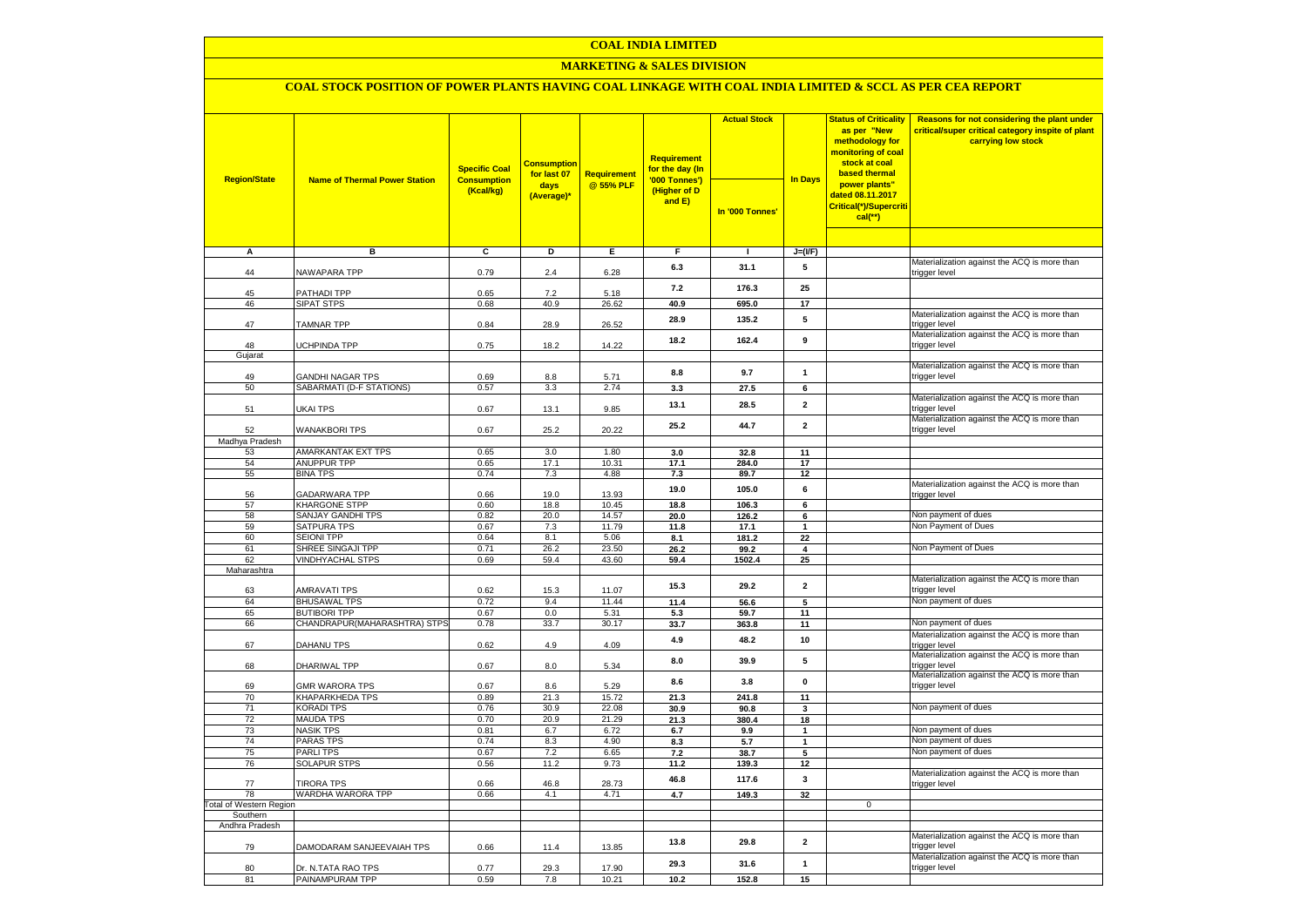### **COAL INDIA LIMITED**

### **MARKETING & SALES DIVISION**

### **COAL STOCK POSITION OF POWER PLANTS HAVING COAL LINKAGE WITH COAL INDIA LIMITED & SCCL AS PER CEA REPORT**

|                                        |                                      | <b>Specific Coal</b><br><b>Consumption</b> | <b>Consumption</b><br>for last 07 | Requirement  | <b>Requirement</b><br>for the day (In   | <b>Actual Stock</b> | <b>In Days</b>          | <b>Status of Criticality</b><br>as per "New<br>methodology for<br>monitoring of coal<br>stock at coal<br>based thermal | Reasons for not considering the plant under<br>critical/super critical category inspite of plant<br>carrying low stock |
|----------------------------------------|--------------------------------------|--------------------------------------------|-----------------------------------|--------------|-----------------------------------------|---------------------|-------------------------|------------------------------------------------------------------------------------------------------------------------|------------------------------------------------------------------------------------------------------------------------|
| <b>Region/State</b>                    | <b>Name of Thermal Power Station</b> | (Kcal/kg)                                  | days<br>(Average)*                | @ 55% PLF    | '000 Tonnes')<br>(Higher of D<br>and E) | In '000 Tonnes'     |                         | power plants"<br>dated 08.11.2017<br>Critical(*)/Supercriti<br>$cal$ (**)                                              |                                                                                                                        |
|                                        |                                      |                                            |                                   |              |                                         |                     |                         |                                                                                                                        |                                                                                                                        |
| $\overline{A}$                         | в                                    | c                                          | Þ                                 | E            | F                                       | $\mathbf{I}$        | $J=(I/F)$               |                                                                                                                        | Materialization against the ACQ is more than                                                                           |
| 82                                     | RAYALASEEMA TPS                      | 0.76                                       | 17.2                              | 16.60        | 17.2                                    | 45.0                | 3                       |                                                                                                                        | trigger level                                                                                                          |
| 83                                     | <b>SIMHADRI</b>                      | 0.78                                       | 32.6                              | 20.54        | 32.6                                    | 293.1               | $\overline{9}$          |                                                                                                                        |                                                                                                                        |
|                                        |                                      |                                            |                                   |              | 13.7                                    | 25.0                | $\overline{2}$          |                                                                                                                        | Materialization against the ACQ is more than                                                                           |
| 84                                     | <b>SGPL TPP</b>                      | 0.53                                       | 13.7                              | 9.26         |                                         |                     |                         |                                                                                                                        | trigger level                                                                                                          |
| 85<br>Karnataka                        | <b>VIZAG TPP</b>                     | 0.67                                       | 0.0                               | 9.20         | 9.2                                     | $5.5\,$             | $\mathbf{1}$            |                                                                                                                        |                                                                                                                        |
|                                        |                                      |                                            |                                   |              |                                         |                     |                         |                                                                                                                        | Materialization against the ACQ is more than                                                                           |
| 86                                     | <b>BELLARY TPS</b>                   | 0.63                                       | 10.8                              | 14.23        | 14.2                                    | 30.4                | $\overline{\mathbf{2}}$ |                                                                                                                        | trigger level                                                                                                          |
| 87                                     | KUDGI STPP                           | 0.63                                       | 18.6                              | 19.90        | 19.9                                    | 139.3               | $\overline{7}$          |                                                                                                                        | Materialization against the ACQ is more than<br>trigger level                                                          |
| 88                                     | RAICHUR TPS                          | 0.66                                       | 16.2                              | 14.98        | 16.2                                    | 50.3                | $\mathbf{3}$            |                                                                                                                        | Materialization against the ACQ is more than<br>trigger level                                                          |
|                                        |                                      |                                            |                                   |              | 13.1                                    | 22.8                | $\overline{2}$          |                                                                                                                        | Materialization against the ACQ is more than                                                                           |
| 89<br><b>Tamil Nadu</b>                | YERMARUS TPP                         | 0.62                                       | 10.3                              | 13.09        |                                         |                     |                         |                                                                                                                        | trigger level                                                                                                          |
|                                        |                                      |                                            |                                   |              |                                         |                     |                         |                                                                                                                        | Materialization against the ACQ is more than                                                                           |
| 90                                     | <b>METTUR TPS</b>                    | 0.81                                       | 11.8                              | 8.98         | 11.8                                    | 4.6                 | $\mathbf{0}$            |                                                                                                                        | trigger level                                                                                                          |
| 91                                     | METTUR TPS - II                      | 0.78                                       | 7.6                               | 6.16         | 7.6                                     | 6.6                 | $\mathbf{1}$            |                                                                                                                        | Materialization against the ACQ is more than<br>trigger level                                                          |
| 92                                     | NORTH CHENNAI TPS                    | 0.82                                       | 22.8                              | 19.78        | 22.8                                    | 77.8                | $\mathbf{3}$            |                                                                                                                        | Materialization against the ACQ is more than<br>trigger level                                                          |
| 93                                     | <b>TUTICORIN TPS</b>                 | 0.96                                       | 18.4                              | 13.31        | 18.4                                    | 9.3                 | $\mathbf{1}$            |                                                                                                                        | Materialization against the ACQ is more than<br>trigger level                                                          |
| 94                                     | <b>VALLUR TPP</b>                    | 0.72                                       | 19.6                              | 14.26        | 19.6                                    | 142.9               | $\overline{7}$          |                                                                                                                        |                                                                                                                        |
| Telangana                              |                                      |                                            |                                   |              |                                         |                     |                         |                                                                                                                        |                                                                                                                        |
| 95<br>96                               | <b>BHADRADRI TPP</b><br>KAKATIYA TPS | 0.69<br>0.57                               | 13.3<br>13.5                      | 9.83<br>8.33 | 13.3<br>13.5                            | 103.0<br>163.0      | 8<br>12                 |                                                                                                                        |                                                                                                                        |
| 97                                     | KOTHAGUDEM TPS (NEW)                 | 0.64                                       | 14.9                              | 8.46         | 14.9                                    | 91.6                | $6\overline{6}$         |                                                                                                                        |                                                                                                                        |
| 98                                     | KOTHAGUDEM TPS (STAGE-7)             | 0.50                                       | 9.5                               | 5.23         | 9.5                                     | 119.7               | 13                      |                                                                                                                        |                                                                                                                        |
| 99                                     | <b>RAMAGUNDEM STPS</b>               | 0.62                                       | 30.9                              | 21.33        | 30.9                                    | 333.0               | 11                      |                                                                                                                        |                                                                                                                        |
| 100                                    | RAMAGUNDEM-B TPS                     | 0.77                                       | 0.8                               | 0.64         | 0.8                                     | 7.0                 | 9                       |                                                                                                                        |                                                                                                                        |
| 101<br><b>Total of Southern Region</b> | <b>SINGARENI TPP</b>                 | 0.58                                       | 16.5                              | 9.12         | 16.5                                    | 104.2               | 6                       | $\mathbf 0$                                                                                                            |                                                                                                                        |
| Eastern                                |                                      |                                            |                                   |              |                                         |                     |                         |                                                                                                                        |                                                                                                                        |
| Bihar                                  |                                      |                                            |                                   |              |                                         |                     |                         |                                                                                                                        |                                                                                                                        |
| 102                                    | <b>BARAUNI TPS</b>                   | 0.63                                       | 3.2                               | 5.90         | 5.9                                     | 121.4               | 21                      |                                                                                                                        |                                                                                                                        |
| 103                                    | <b>BARHI</b>                         | 0.67                                       | 5.6                               | 5.84         | 5.8                                     | 158.2               | 27                      |                                                                                                                        |                                                                                                                        |
| 104                                    | <b>BARH II</b>                       | 0.67                                       | 11.3                              | 11.67        | 11.7                                    | 316.5               | 27                      |                                                                                                                        | Materialization against the ACQ is more than                                                                           |
| 105                                    | KAHALGAON TPS                        | 0.80                                       | 29.0                              | 24.62        | 29.0                                    | 150.9               | 5                       |                                                                                                                        | trigger level<br>Materialization against the ACQ is more than                                                          |
| 106                                    | MUZAFFARPUR TPS                      | 0.77                                       | 5.9                               | 3.95         | 5.9                                     | 43.7                | $\boldsymbol{7}$        |                                                                                                                        | trigger level                                                                                                          |
| 107                                    | <b>NABINAGAR STPP</b>                | 0.58                                       | 23.8                              | 10.14        | 23.8                                    | 297.7               | 12                      |                                                                                                                        |                                                                                                                        |
| 108                                    | <b>NABINAGAR TPP</b>                 | 0.69                                       | 14.4                              | 9.06         | 14.4                                    | 119.1               | 8                       |                                                                                                                        |                                                                                                                        |
| Jharkhand<br>109                       | BOKARO TPS 'A' EXP                   | 0.57                                       | 6.6                               | 3.78         | 6.6                                     | 128.3               | 20                      |                                                                                                                        |                                                                                                                        |
| 110                                    | CHANDRAPURA(DVC) TPS                 | 0.61                                       | 6.6                               | 4.06         | 6.6                                     | 146.8               | 22                      |                                                                                                                        |                                                                                                                        |
| 111                                    | <b>JOJOBERA TPS</b>                  | 0.69                                       | 3.2                               | 2.18         | 3.2                                     | 82.2                | 25                      |                                                                                                                        |                                                                                                                        |
| 112                                    | <b>KODARMA TPP</b>                   | 0.62                                       | 14.0                              | 8.23         | 14.0                                    | 111.2               | 8                       |                                                                                                                        |                                                                                                                        |
| 113                                    | MAHADEV PRASAD STPP                  | 0.70                                       | 8.6                               | 5.01         | 8.6                                     | 16.3                | $\mathbf{2}$            |                                                                                                                        | Materialization against the ACQ is more than<br>trigger level                                                          |
| 114                                    | <b>MAITHON RB TPP</b>                | 0.64                                       | 6.5                               | 8.89         | 8.9                                     | 262.1               | 29                      |                                                                                                                        |                                                                                                                        |
| 115                                    | <b>TENUGHAT TPS</b>                  | 0.75                                       | 4.6                               | 4.16         | 4.6                                     | 46.5                | 10                      |                                                                                                                        | Materialization against the ACQ is more than<br>trigger level                                                          |
| Odisha<br>116                          | DARLIPALI STPS                       | 0.71                                       | 27.6                              | 14.95        | 27.6                                    | 443.0               | 16                      |                                                                                                                        |                                                                                                                        |
| 117                                    | <b>DERANG TPP</b>                    | 0.70                                       | 17.4                              | 11.10        | 17.4                                    | 1127.1              | 65                      |                                                                                                                        |                                                                                                                        |
| 118                                    | <b>IB VALLEY TPS</b>                 | 0.83                                       | 25.5                              | 19.16        | 25.5                                    | 317.7               | 12                      |                                                                                                                        |                                                                                                                        |
| 119                                    | KAMALANGA TPS                        | 0.72                                       | 14.2                              | 10.02        | 14.2                                    | 76.3                | 5                       |                                                                                                                        | Materialization against the ACQ is more than<br>trigger level                                                          |